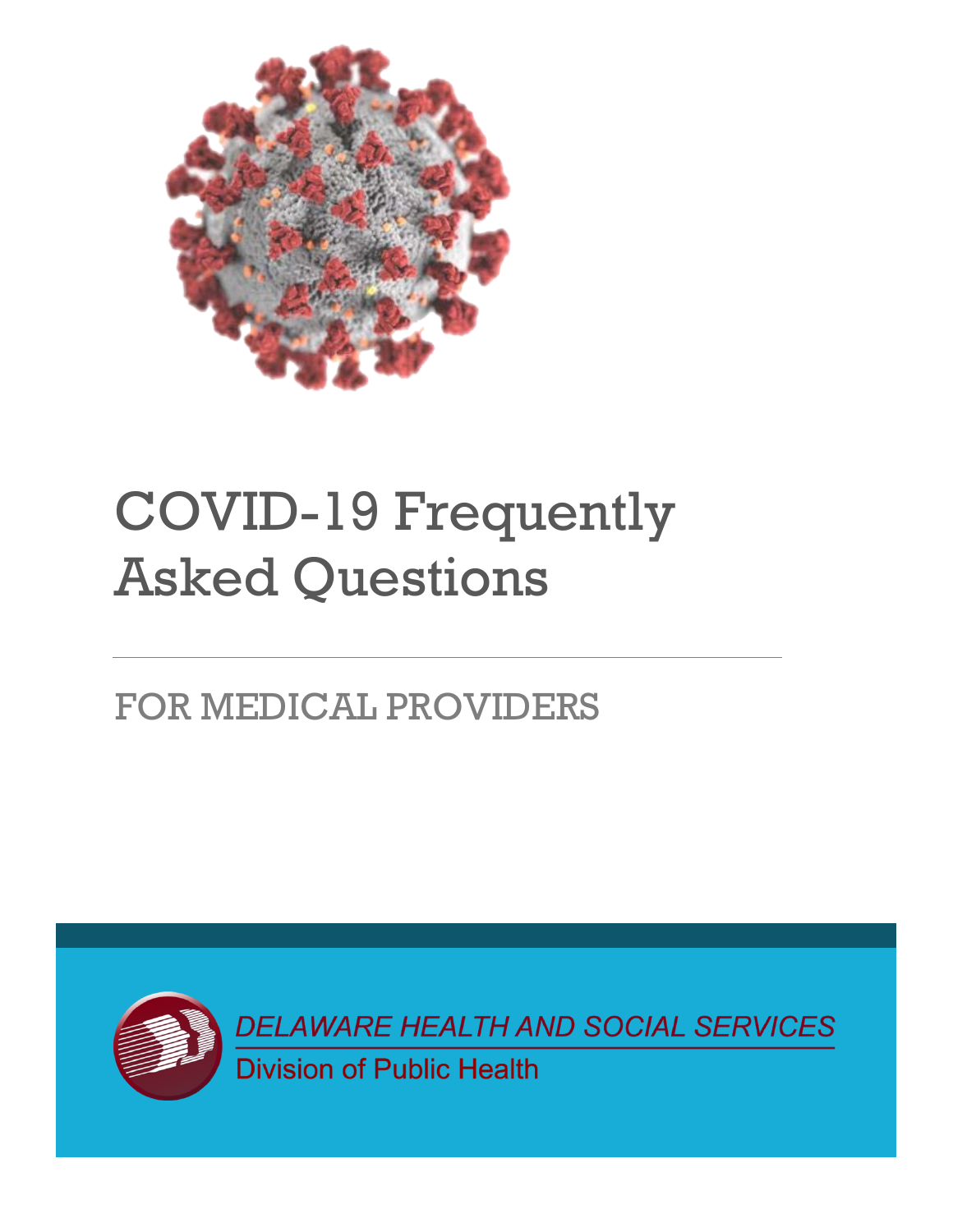## Table of Contents

| Contents                                                                                                        |  |
|-----------------------------------------------------------------------------------------------------------------|--|
|                                                                                                                 |  |
| What is the difference between an EUA, an EUA Fact Sheet for Health care Providers, and an EUA Fact Sheet for   |  |
| How is the Emergency Use Authorization (EUA) Fact Sheet for Recipients different from a vaccine information     |  |
| Can the EUA Fact Sheet for Recipients or VIS be provided to vaccine recipients electronically or is a hard copy |  |
|                                                                                                                 |  |
| Is there material to support COVID-19 vaccine confidence for providers to use when talking with patients?5      |  |
|                                                                                                                 |  |
|                                                                                                                 |  |
|                                                                                                                 |  |
|                                                                                                                 |  |
|                                                                                                                 |  |
|                                                                                                                 |  |
|                                                                                                                 |  |
|                                                                                                                 |  |
|                                                                                                                 |  |
|                                                                                                                 |  |
|                                                                                                                 |  |
|                                                                                                                 |  |
| In the phased approach to COVID-19 vaccination, what are the phases and who will get the vaccine first?7        |  |
|                                                                                                                 |  |
| Will the Department of Defense (DOD) receive its own vaccine allocation? Will DOD or state be responsible for   |  |
|                                                                                                                 |  |
|                                                                                                                 |  |
|                                                                                                                 |  |
|                                                                                                                 |  |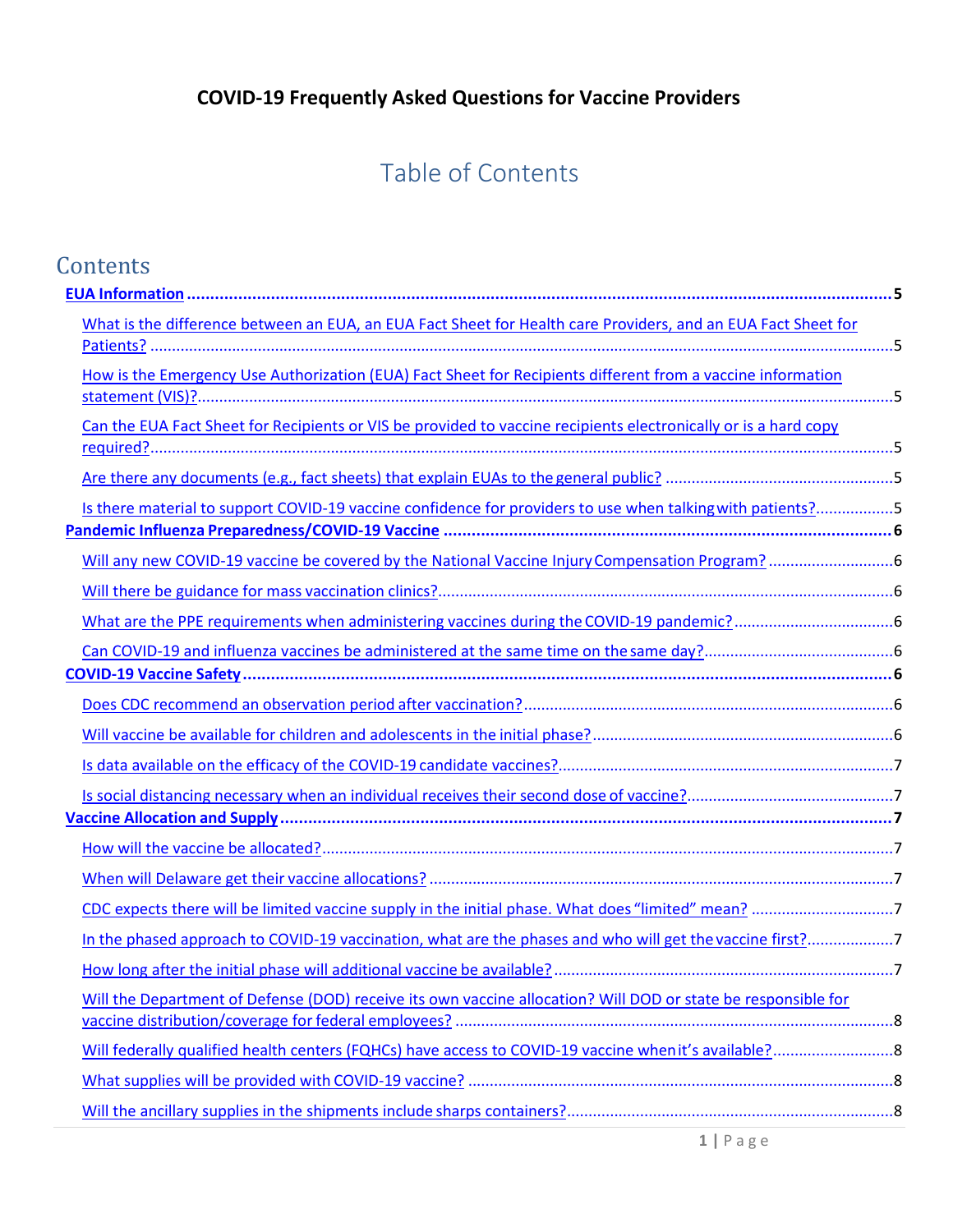| When COVID-19 vaccine is available to the general public, will the vaccine be kitted with supplies, similar to what is       |  |
|------------------------------------------------------------------------------------------------------------------------------|--|
|                                                                                                                              |  |
|                                                                                                                              |  |
|                                                                                                                              |  |
|                                                                                                                              |  |
|                                                                                                                              |  |
|                                                                                                                              |  |
|                                                                                                                              |  |
|                                                                                                                              |  |
|                                                                                                                              |  |
|                                                                                                                              |  |
|                                                                                                                              |  |
|                                                                                                                              |  |
|                                                                                                                              |  |
|                                                                                                                              |  |
|                                                                                                                              |  |
|                                                                                                                              |  |
| Will providers receive the same vaccine for both doses? Should providers hold back stock for second doses to ensure          |  |
|                                                                                                                              |  |
| Will providers be required to perform vaccine inventory reconciliations and, if so, how often?10                             |  |
|                                                                                                                              |  |
|                                                                                                                              |  |
| How much space will be needed to store COVID-19 vaccines in the refrigerator or freezer? 11                                  |  |
|                                                                                                                              |  |
| What are the on-site storage requirements and warm-up protocols for vaccine that must be stored at ultra-cold                |  |
|                                                                                                                              |  |
|                                                                                                                              |  |
| Will vaccine be shipped with a temperature monitoring device or phase change indicator? 11                                   |  |
|                                                                                                                              |  |
|                                                                                                                              |  |
| 11. Will ultra-cold vaccine need to be stored on site or can it be transported on the day vaccine is being administered? .11 |  |
|                                                                                                                              |  |
| Can providers enroll in the COVID-19 Vaccination Program directly with CDC or do they have to enroll through their           |  |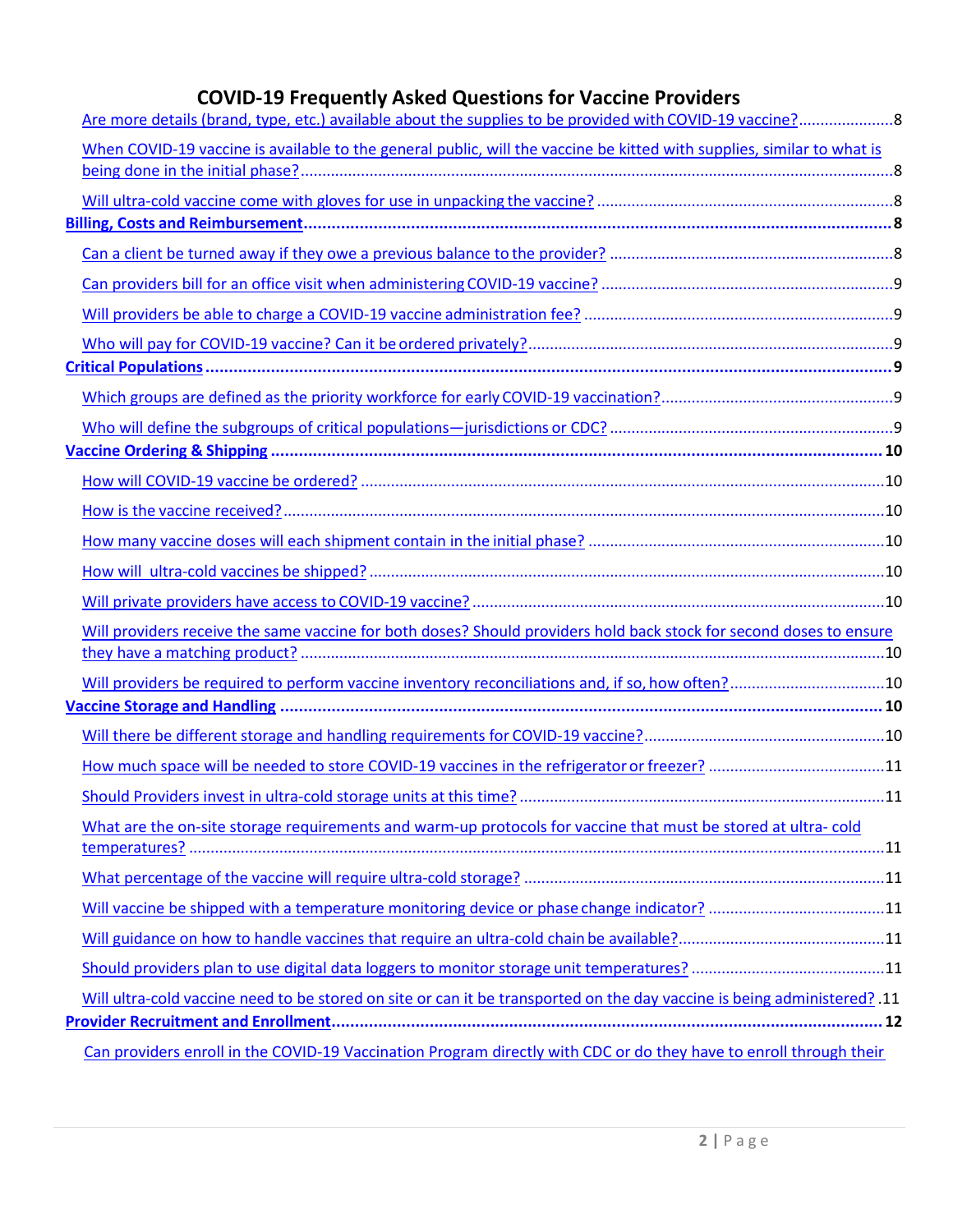| Does HHS or CDC have Memoranda of Agreement (MOAs) in place with large pharmacy networks? When and how                                                                                                                                       |  |
|----------------------------------------------------------------------------------------------------------------------------------------------------------------------------------------------------------------------------------------------|--|
| Will clinics that reside in the same building as a pharmacy but are staffed by nurses (i.e., minute clinics and little<br>clinics) receive direct shipments of vaccine or will vaccine only be shipped for administration by a pharmacist?13 |  |
| For independent pharmacies, can the pharmacists sign the CDC COVID-19 provider agreement even though they do                                                                                                                                 |  |
| Is CDC considering using private contractors, such as pharmacy chains, as PODs infuture phases? 13                                                                                                                                           |  |
|                                                                                                                                                                                                                                              |  |
|                                                                                                                                                                                                                                              |  |
|                                                                                                                                                                                                                                              |  |
| How should providers ensure the same vaccine is administered for the first and second doses? How will the type of                                                                                                                            |  |
|                                                                                                                                                                                                                                              |  |
| Will vaccine recipients be required to show their COVID-19 vaccination record card in order to get their second dose?                                                                                                                        |  |
|                                                                                                                                                                                                                                              |  |
|                                                                                                                                                                                                                                              |  |
|                                                                                                                                                                                                                                              |  |
| Will VaccineFinder have real-time information? For example, can a provider change their status if they run out of                                                                                                                            |  |
|                                                                                                                                                                                                                                              |  |
|                                                                                                                                                                                                                                              |  |
|                                                                                                                                                                                                                                              |  |
|                                                                                                                                                                                                                                              |  |
|                                                                                                                                                                                                                                              |  |
|                                                                                                                                                                                                                                              |  |

Record of Changes / Updates: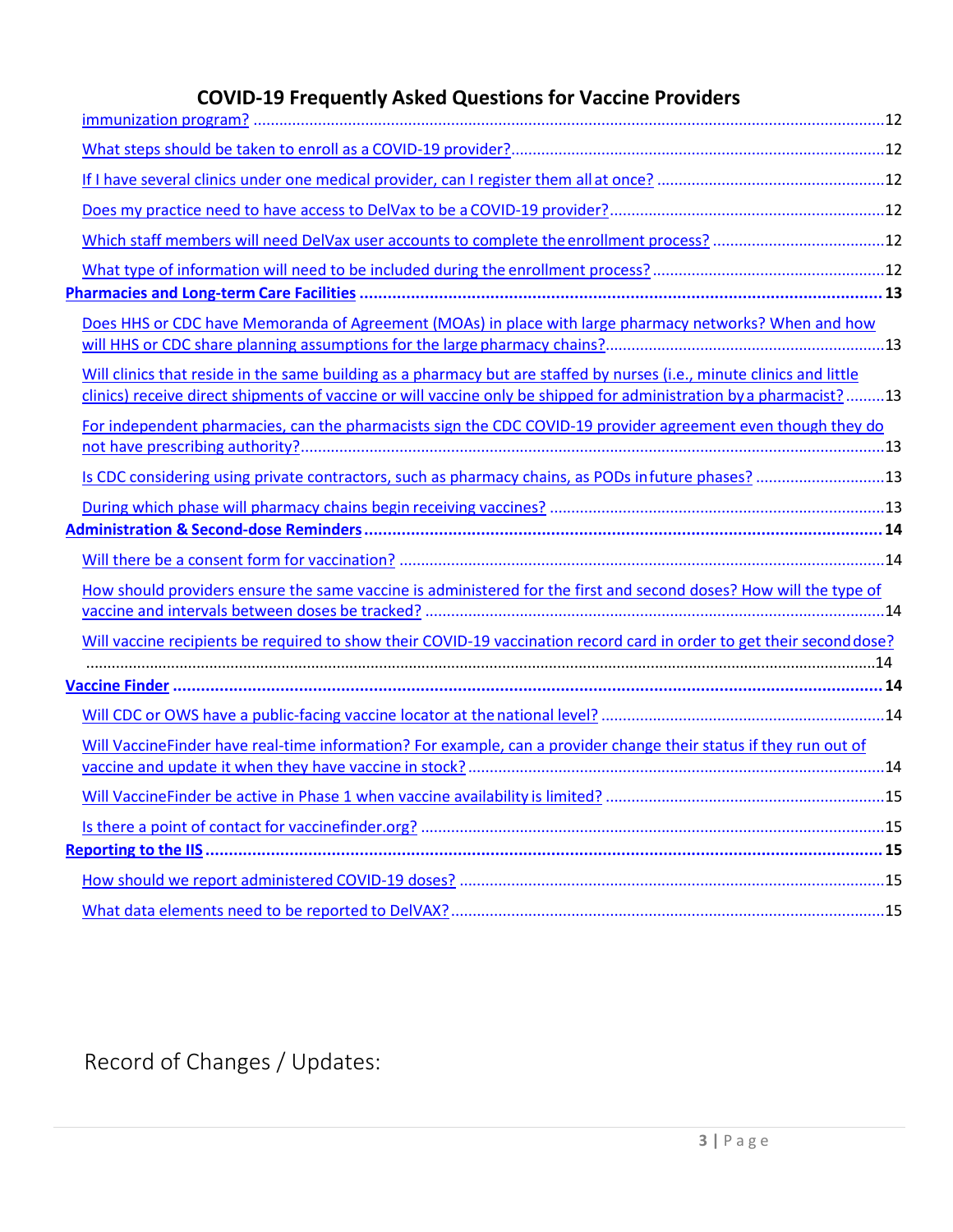**Date of original version:**

| <b>Date Reviewed</b> | <b>Change</b><br>Number | Date of Change | <b>Description of Change</b> | Name of<br><b>Author</b> |
|----------------------|-------------------------|----------------|------------------------------|--------------------------|
|                      |                         |                |                              |                          |
|                      |                         |                |                              |                          |
|                      |                         |                |                              |                          |
|                      |                         |                |                              |                          |
|                      |                         |                |                              |                          |
|                      |                         |                |                              |                          |
|                      |                         |                |                              |                          |
|                      |                         |                |                              |                          |
|                      |                         |                |                              |                          |
|                      |                         |                |                              |                          |
|                      |                         |                |                              |                          |
|                      |                         |                |                              |                          |
|                      |                         |                |                              |                          |
|                      |                         |                |                              |                          |
|                      |                         |                |                              |                          |
|                      |                         |                |                              |                          |
|                      |                         |                |                              |                          |
|                      |                         |                |                              |                          |
|                      |                         |                |                              |                          |
|                      |                         |                |                              |                          |
|                      |                         |                |                              |                          |
|                      |                         |                |                              |                          |
|                      |                         |                |                              |                          |
|                      |                         |                |                              |                          |
|                      |                         |                |                              |                          |
|                      |                         |                |                              |                          |
|                      |                         |                |                              |                          |
|                      |                         |                |                              |                          |
|                      |                         |                |                              |                          |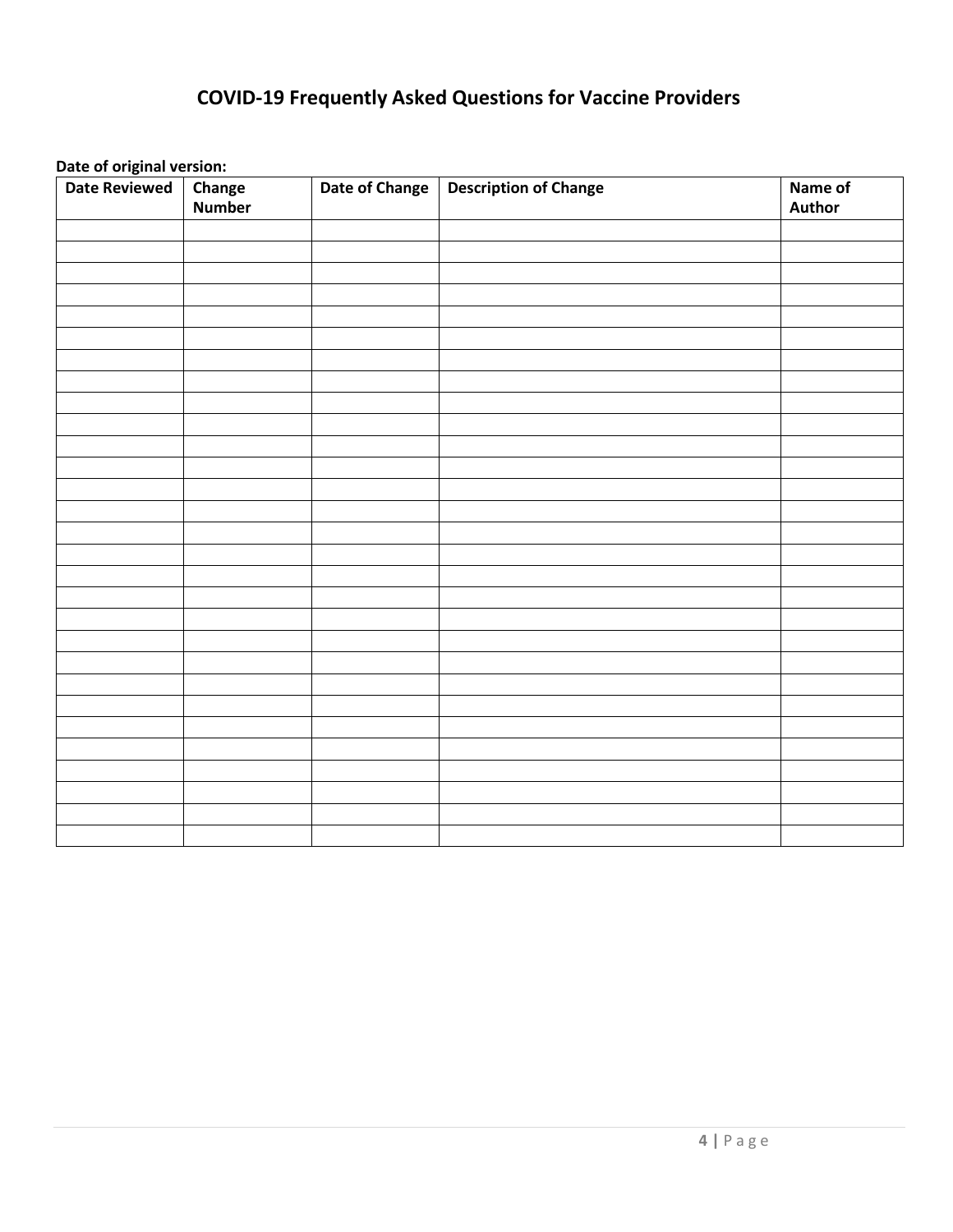## <span id="page-5-0"></span>EUA Information

#### <span id="page-5-1"></span>What is the difference between an EUA, an EUA Fact Sheet for Health care Providers, and an EUA Fact Sheet for Patients?

The legal authority of the FDA to authorize emergency use of an investigational medical product (e.g., vaccines prior to licensure or drugs prior to approval) or an unapproved use of an approved medical product to diagnose, treat, or prevent a serious or life-threatening disease is referred to as Emergency Use Authorization (EUA). The term "EUA" can refer to either the legal authority itself or to the regulatory status of a medical product, such as COVID-19 vaccine. For example, one could say "FDA issued an EUA" or "an EUA is in place."

When FDA authorizes emergency use of a medical product such as an anticipated COVID-19 vaccine, an EUA Fact Sheet for Health Care Providers (in place of a package insert typical of a licensed vaccine) and an EUA Fact Sheet for Recipients (akin to product information for patients or a CDC-provided VIS for a licensed vaccine) must be provided to the health care providers prescribing and/or administering the authorized medical product. The health care providers, in turn, provide the EUA Fact Sheet for Recipients to vaccine recipients or their guardians.

#### <span id="page-5-2"></span>How is the Emergency Use Authorization (EUA) Fact Sheet for Recipients different from a vaccine information statement (VIS)?

When FDA authorizes a vaccine for use under an EUA, providers and public health entities involved in vaccine administration are legally required to provide the FDA-authorized EUA Fact Sheet for Recipients to individuals receiving vaccine or their guardians, similar to VISes that are also required by law for certain licensed vaccines. The EUA Fact Sheet for Recipients, like the VIS, explains the benefits and risks associated with the vaccine. Unlike a VIS, the EUA fact sheet also provides vaccine product-specific information, including the vaccine's authorized use, dose/dose-series, and known information or experience with the vaccine from clinical trials that support issuance of the EUA by FDA.

#### <span id="page-5-3"></span>Can the EUA Fact Sheet for Recipients or VIS be provided to vaccine recipients electronically or is a hard copy required?

The EUA Fact Sheet for Health Care Providers and EUA Fact Sheet for Recipients can be offered in an accessible form (e.g., printable as a hard copy) or through mass media (including print, broadcast, radio, satellite, Internet, or other electronic means of dissemination), videos/DVDs, or direct communication from public health agencies.

## <span id="page-5-4"></span>Are there any documents (e.g., fact sheets) that explain EUAs to the general public?

CDC is working with Operation Warp Speed (OWS), FDA, and manufacturers to develop public messaging materials about EUAs that will help support vaccination programs.

#### <span id="page-5-5"></span>Is there material to support COVID-19 vaccine confidence for providers to use when talking with patients?

Focus groups are being conducted and materials will be developed. More information will be shared as soon as it is available.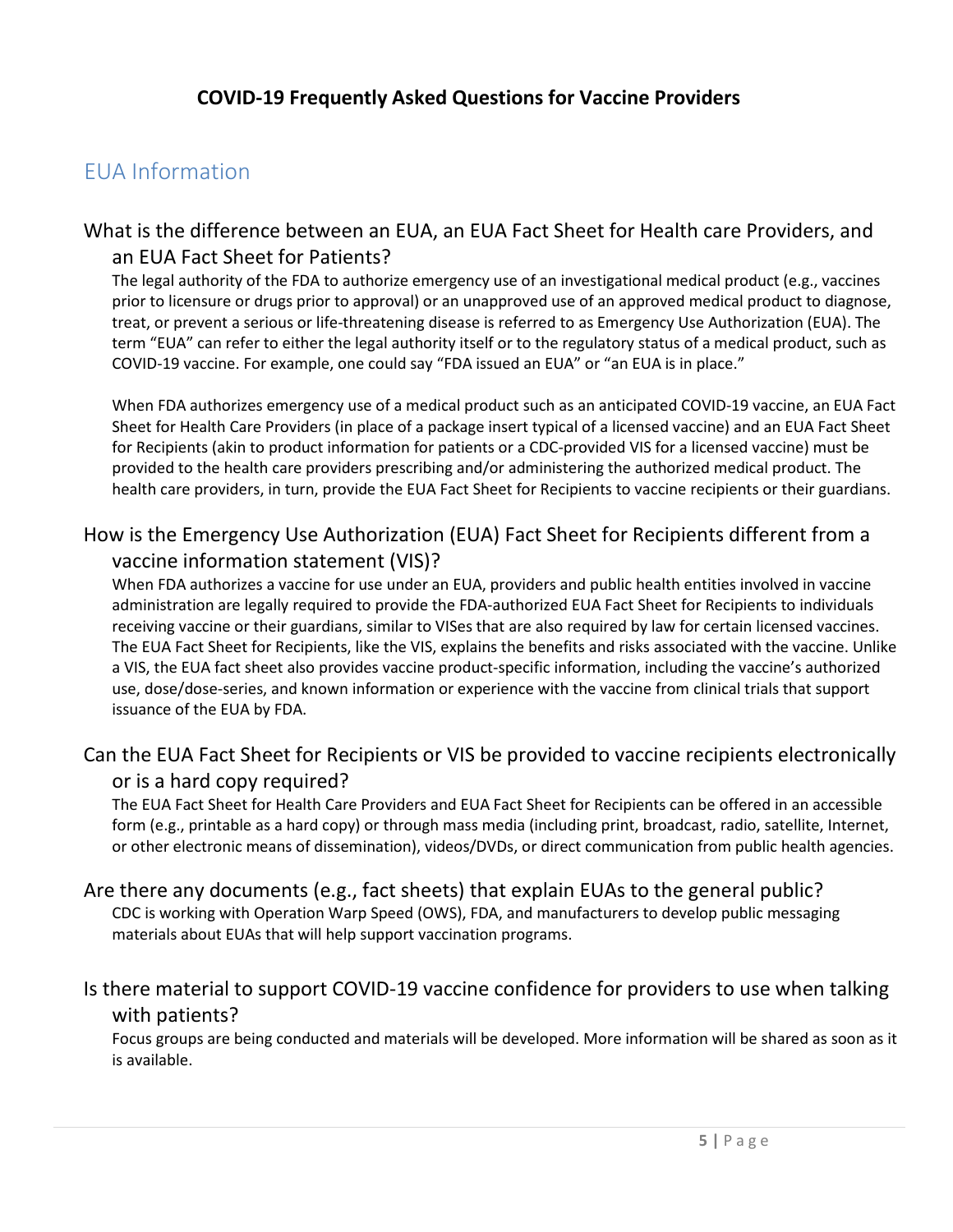## Pandemic Influenza Preparedness/COVID-19 Vaccine

#### <span id="page-6-0"></span>Will any new COVID-19 vaccine be covered by the National Vaccine Injury Compensation Program?

No, COVID-19 vaccines are covered countermeasures under the Countermeasures Injury Compensation Program (CICP), not the National Vaccine Injury Compensation Program.

The CICP is administered by the Health Resources and Services Administration within the Department of Health and Human Services. Information about the CICP and filing a claim is available by calling 1-855- 266-2427 or visiting [http://www.hrsa.gov/cicp/.](http://www.hrsa.gov/cicp/)

#### <span id="page-6-1"></span>Will there be guidance for mass vaccination clinics?

Yes. CDC has updated guidance for satellite, temporary, and off-site clinics and it is available at [https://www.cdc.gov/vaccines/hcp/admin/mass-clinic-activities/index.html. T](https://www.cdc.gov/vaccines/hcp/admin/mass-clinic-activities/index.html)he guidance provides information on procedures for protecting vaccine recipients and staff during the COVID-19 pandemic. However, programs will need to keep in mind recommendations for social distancing and considerations for events and gatherings during the COVID-19 pandemic and ensure mitigation strategies are in place to the extent possible. In many instances, curbside or drive-through clinics may be the best options.

## <span id="page-6-2"></span>What are the PPE requirements when administering vaccines during the COVID-19

#### pandemic?

CDC has issued "Interim Guidance for Immunization Services During the COVID-19 Pandemic" to help immunization providers in a variety of clinical settings plan for safe vaccine administration during the COVID-19 pandemic (se[e https://www.cdc.gov/vaccines/pandemic-guidance/index.html\)](https://www.cdc.gov/vaccines/pandemic-guidance/index.html). For information on PPE for health care workers, see https:/[/www.cdc.gov/coronavirus/2019-ncov/hcp/using-ppe.html. A](http://www.cdc.gov/coronavirus/2019-ncov/hcp/using-ppe.html)dditional guidance will be provided as needed when COVID-19 vaccine is available.

#### <span id="page-6-3"></span>Can COVID-19 and influenza vaccines be administered at the same time on the same day? Once COVID-19 vaccine(s) are authorized or approved by FDA, CDC will provide administration guidance.

### <span id="page-6-4"></span>COVID-19 Vaccine Safety

#### <span id="page-6-5"></span>Does CDC recommend an observation period after vaccination?

ACIP currently recommends that providers should consider observing vaccine recipients for 15 minutes after receipt of a vaccine.

#### <span id="page-6-6"></span>Will vaccine be available for children and adolescents in the initial phase?

At first, COVID-19 vaccines may not be authorized, approved, or recommended for children. The groups recommended to receive the vaccines could change in the future.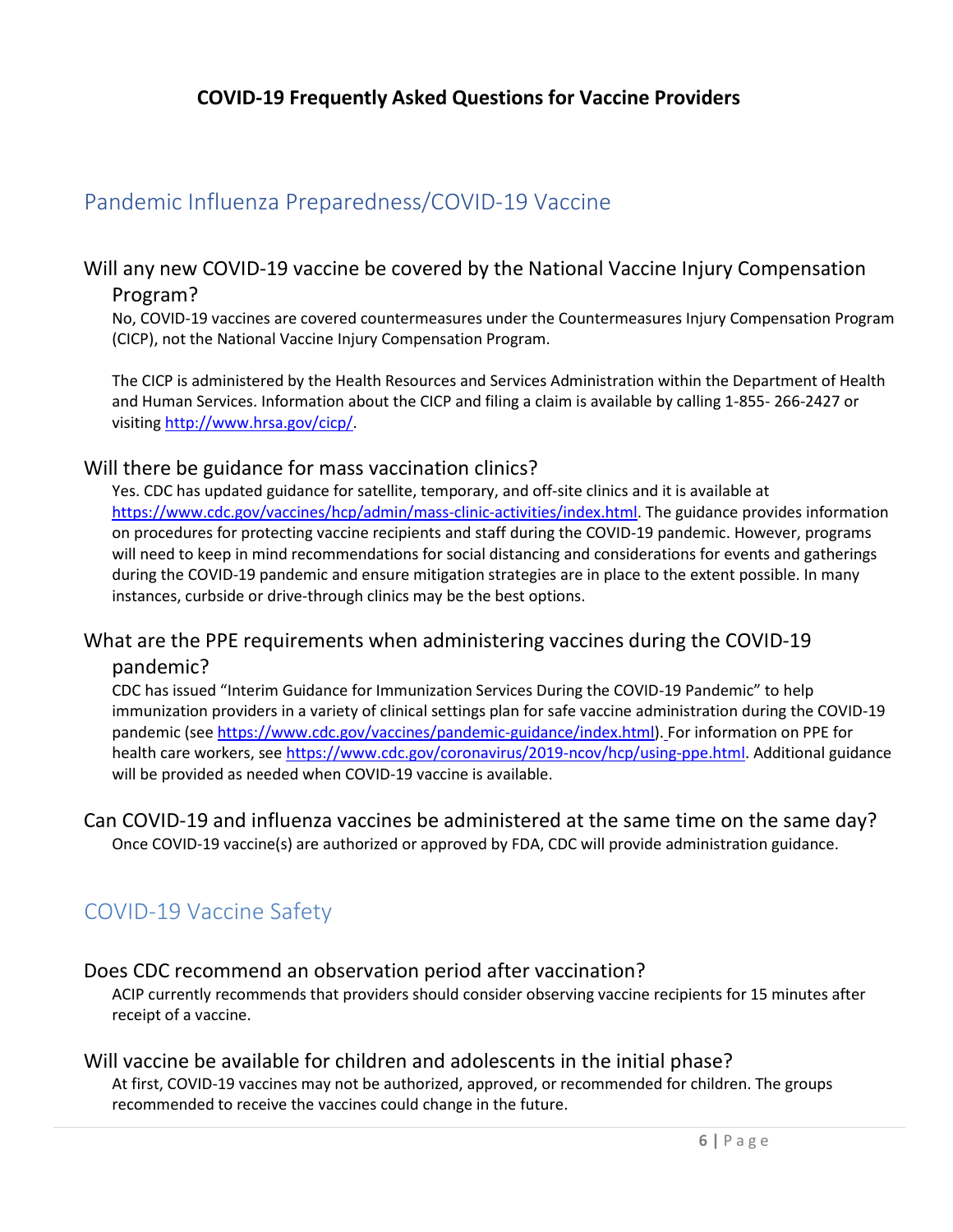#### <span id="page-7-0"></span>Is data available on the efficacy of the COVID-19 candidate vaccines?

Efficacy data are being collected as part of the Phase 3 clinical trials in the U.S. and other countries.

#### <span id="page-7-1"></span>Is social distancing necessary when an individual receives their second dose of vaccine? CDC recommends following the "Vaccination Guidance During a Pandemic" for all routine vaccination as well as for planning for COVID-19 vaccination clinics (see [https://www.cdc.gov/vaccines/pandemic](https://www.cdc.gov/vaccines/pandemic-guidance/index.html)[guidance/index.html.](https://www.cdc.gov/vaccines/pandemic-guidance/index.html))

## <span id="page-7-2"></span>Vaccine Allocation and Supply

#### <span id="page-7-3"></span>How will the vaccine be allocated to states?

Allocations will be made based on multiple factors, including population density and:

- Critical populations recommended by the Advisory Committee on Immunization Practices (with input from the National Academies of Sciences, Engineering, and Medicine)
- Current local spread/prevalence ofCOVID-19
- COVID-19 vaccine production andavailability

#### <span id="page-7-4"></span>When will Delaware get their vaccine allocations?

OWS is making allocation decisions. More information will be shared as soon as it is available.

#### <span id="page-7-5"></span>CDC expects there will be limited vaccine supply in the initial phase. What does "limited" mean?

CDC doesn't know when a vaccine(s) will be available or how many doses may be available. The COVID-19 vaccine landscape is evolving and uncertain.

#### <span id="page-7-6"></span>In the phased approach to COVID-19 vaccination, what are the phases and who will get the vaccine first?

Phase 1: This initial effort focuses on reaching critical populations based on those at higher risk of acquiring COVID-19 and those at higher risk of experiencing severe COVID-19 outcomes (morbidity and mortality)*.*

Phase 2: Large number of vaccine doses are expected to be available. Focus on ensuring access to vaccine for members of Phase 1 critical populations who were not yet vaccinated as well as for the general population; expand provider network.

Phase 3: A sufficient supply of vaccine doses for the entire population (surplus of doses). Focus on ensuring equitable vaccination access across the entire population. Monitor vaccine uptake and coverage; reassess strategy to increase uptake in populations or communities with low coverage.

#### <span id="page-7-7"></span>How long after the initial phase will additional vaccine be available?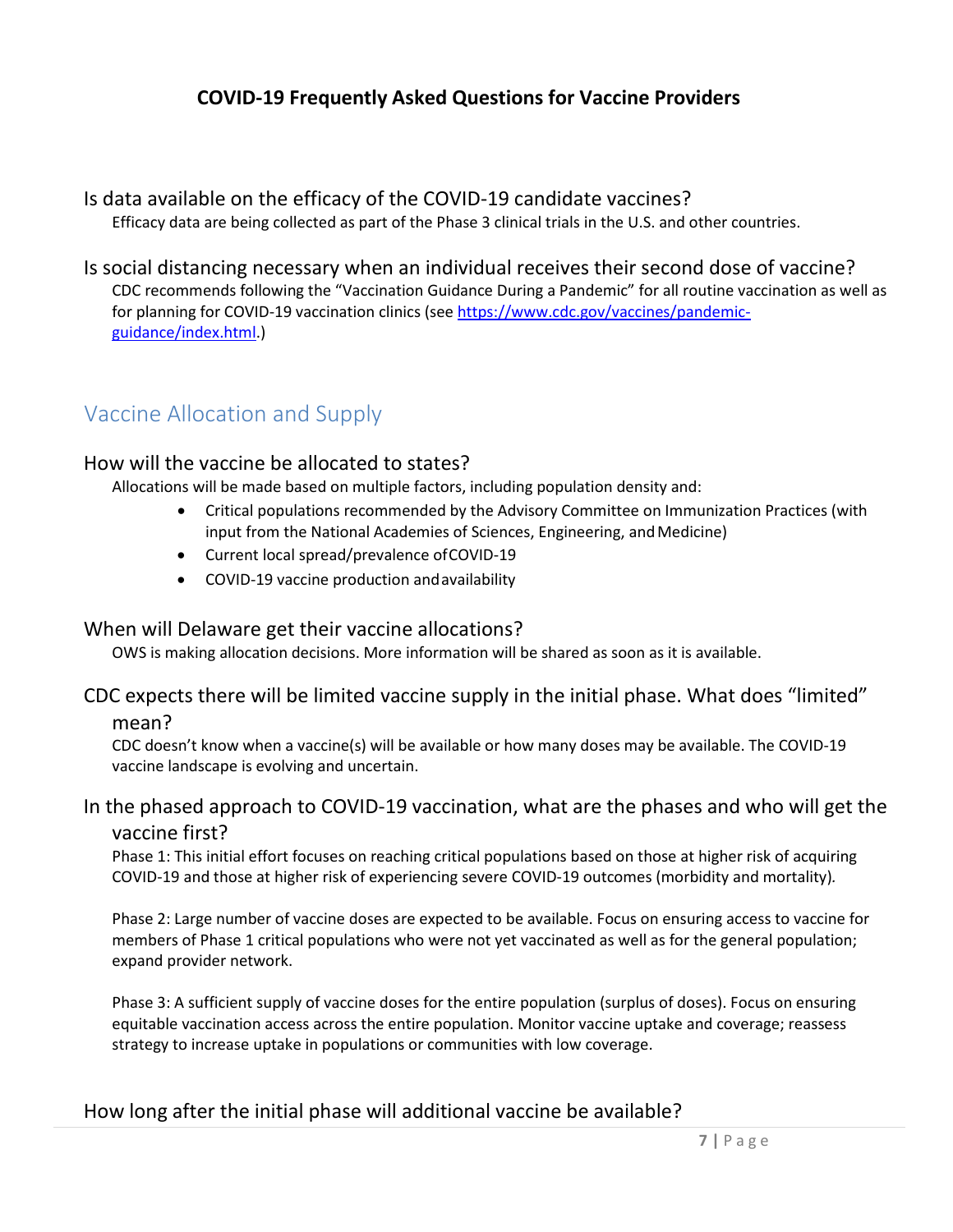We don't know yet which of the vaccines will be available or how quickly vaccine supply will be scaled up to meet demand after the initial allocation. More information will be provided as it becomes available.

#### <span id="page-8-0"></span>Will the Department of Defense (DOD) receive its own vaccine allocation? Will DOD or state be responsible for vaccine distribution/coverage for federal employees?

Federal agencies (VA, DOD, DHS, BOP, IHS) are in the process of developing their COVID-19 vaccination plans and some decisions are still pending. The agencies have requested that their allocation provide for their workforce and patient population. More information will be shared as soon as it is available.

#### <span id="page-8-1"></span>Will federally qualified health centers (FQHCs) have access to COVID-19 vaccine when it's available?

FQHCs are mostly independent facilities that meet specific criteria to receive a designation from the Health Resources and Services Administration (HRSA), enabling them to receive special reimbursement under Medicaid and Medicare. FQHCs can play an important role, especially because of the populations they serve. To enroll, contact the Delaware Immunization program at [immunizedph@delaware.gov.](mailto:immunizedph@delaware.gov)

#### <span id="page-8-2"></span>What supplies will be provided with COVID-19 vaccine?

Ancillary supplies will be packaged in kits and will be automatically ordered in amounts to match vaccine orders. Each kit will contain supplies to administer 100 doses of vaccine, including 105 needles (various sizes for the population served by the ordering vaccination provider), 105 syringes, 210 alcohol prep pads, four surgical masks and two face shields (per kit) for vaccinators, and 100 COVID-19 vaccination record cards for vaccine recipients.

#### <span id="page-8-3"></span>Will the ancillary supplies in the shipments include sharps containers?

No, the ancillary supplies will not include sharps containers.

#### <span id="page-8-4"></span>Are more details (brand, type, etc.) available about the supplies to be provided with COVID-19 vaccine?

The CDC will provide the brand information when it is available.

#### <span id="page-8-5"></span>When COVID-19 vaccine is available to the general public, will the vaccine be kitted with supplies, similar to what is being done in the initial phase? Yes, ancillary kits will ship to coincide or arrive just before shipments of vaccine throughout the response.

#### <span id="page-8-6"></span>Will ultra-cold vaccine come with gloves for use in unpacking the vaccine? Gloves are not currently planned to be provided for unpacking ultra-cold vaccine; however, this is subject to change.

### <span id="page-8-7"></span>Billing, Costs, and Reimbursement

#### <span id="page-8-8"></span>Can a client be turned away if they owe a previous balance to the provider? COVID-19 vaccine is being provided at no cost to participating vaccine providers and should be provided regardless of ability to pay.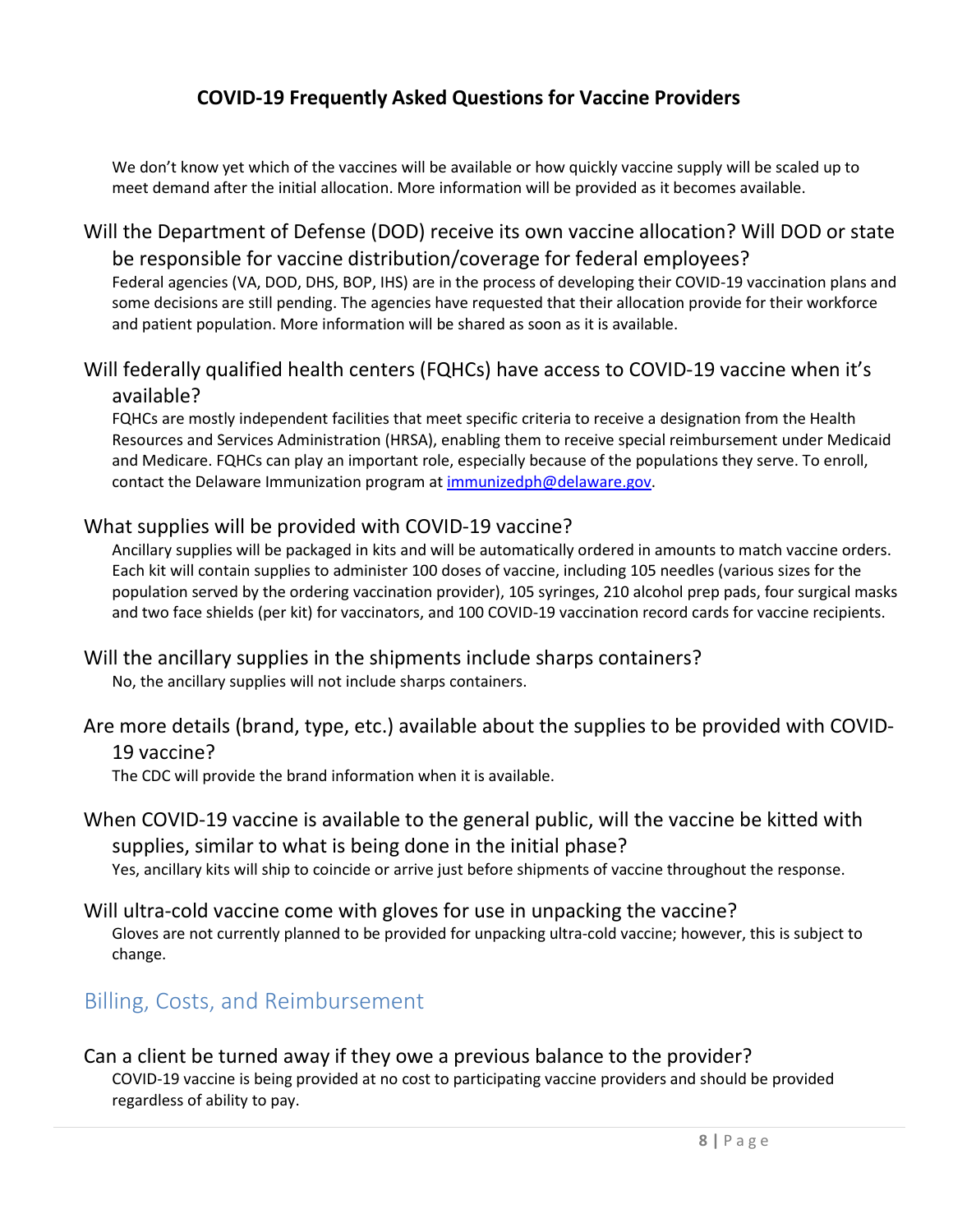#### <span id="page-9-0"></span>Can providers bill for an office visit when administering COVID-19 vaccine?

Yes, providers can bill for an office visit when administering COVID-19 vaccine if the visit meets the criteria for office visit coding under a recipient's plan.

#### <span id="page-9-1"></span>Will providers be able to charge a COVID-19 vaccine administration fee?

Yes, vaccine providers will be able to charge an administration fee. However, participating vaccine providers must administer COVID-19 vaccine regardless of the vaccine recipient's coverage status or ability to pay COVID-19 vaccine administration fees, as stated in the CDC Provider Agreement. Vaccine providers may seek appropriate reimbursement from a program or plan that covers COVID-19 vaccine administration fees for the vaccine recipient.  For uninsured patients, the vaccine provider can seek reimbursement for an administration fee from the HRSA Provider Relief Fund.

#### <span id="page-9-2"></span>Who will pay for COVID-19 vaccine? Can it be ordered privately?

COVID-19 vaccine will be procured and distributed by the federal government at no cost to enrolled COVID-19 vaccination providers. More information will be shared as soon as it is available.

## <span id="page-9-3"></span>Critical Populations

#### <span id="page-9-4"></span>Which groups are defined as the priority workforce for early COVID-19 vaccination?

The Advisory Committee on Immunization Practices (ACIP), with input from the National Academies of Sciences, Engineering, and Medicine (NASEM), is considering recommendations for who should receive early doses of COVID-19 vaccine when supply may be limited. With assistance and input from NASEM, ACIP will advise the CDC on which people should receive vaccine when supply is limited. ACIP has expressed support for health care personnel receiving vaccination in the earliest phase of the vaccine program. The Delaware Division of Public Health and Medical Ethics Advisory Group will review these recommendations based on the available science and Delaware-specific data and trends. As more vaccine quickly becomes available, the goal is to provide easy access to vaccination for everyone who wants to be vaccinated. More information will be shared as soon as it is available.

#### <span id="page-9-5"></span>Who will define the subgroups of critical populations—jurisdictions or CDC?

A jurisdiction's vaccine allocation for Phase 1 may be insufficient to vaccinate all people in the initial populations of focus. For planning purposes, CDC has divided the critical populations into Phase 1A, which includes health care workers who might be directly or indirectly exposed to patients or infectious materials, and Phase 1B, which includes people who play a key role in maintaining essential functions of society and will differ among jurisdictions, as well as people at increased risk of COVID-19 and people 65 years and older. Depending on vaccine supply, jurisdictions may need to plan for subsets within these groups. Jurisdictions should consult the Cybersecurity and Infrastructure Security Agency (CISA) guidance to see how these populations are broken down[: https://www.cisa.gov/identifying-critical-infrastructure-during-covid-19.](https://www.cisa.gov/identifying-critical-infrastructure-during-covid-19) ACIP will also provide guidance on prioritization of critical population subgroups for vaccination. While CDC recommends that tribal nations follow ACIP recommendations for vaccine prioritization, tribal nations have the authority to do their own prioritization of vaccine recipients, and jurisdictions must recognize this tribal sovereignty.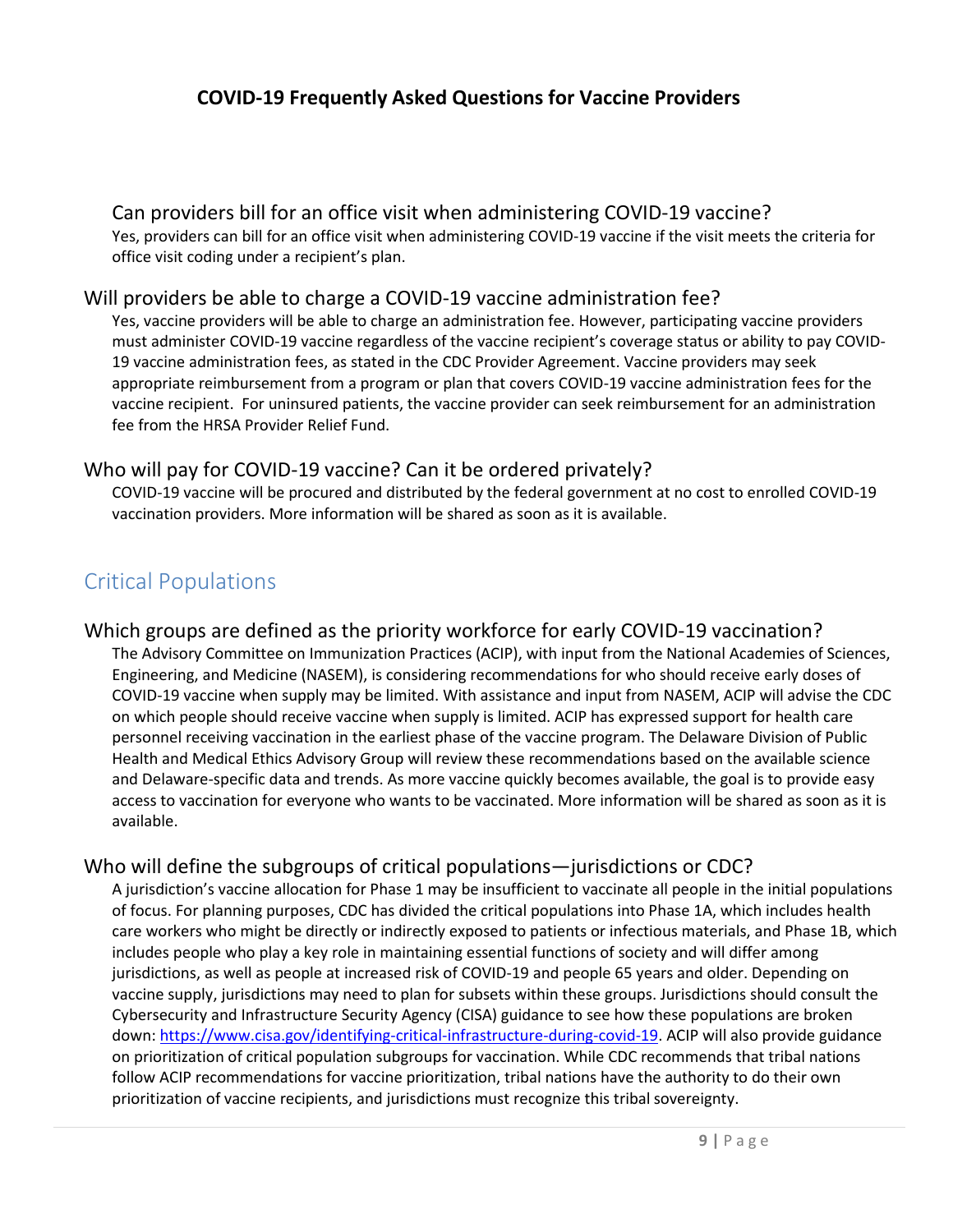## <span id="page-10-0"></span>Vaccine Ordering & Shipping

#### <span id="page-10-1"></span>How will COVID-19 vaccine be ordered?

Vaccination providers will follow their jurisdiction's vaccine ordering procedures. Vaccine orders will be approved and transmitted in CDC's Vaccine Tracking System (VTrckS) by jurisdiction immunization programs for vaccination providers they enroll.

#### <span id="page-10-2"></span>How is the vaccine received?

The vaccine will be shipped directly to the shipping address designated in the enrollment form. If this address changes, contact the Delaware Immunization Program immediately. You may contact the program at [immunizedph@delaware.gov](mailto:immunizedph@delaware.gov) or 1-800-282-8672.

#### <span id="page-10-3"></span>How many vaccine doses will each shipment contain in the initial phase?

Vaccine shipment amounts will vary based on the vaccine. The minimum order size and increment for centrally distributed vaccines will be 100 doses per order; though early in the response, some ultra-cold (- 60 degrees C to -80 degrees C) vaccine, if authorized for use or approved, may be shipped directly from the manufacturer in larger quantities. More information on these shipments will be shared as it becomes available.

#### <span id="page-10-4"></span>How will ultra-cold vaccines be shipped?

Ultra-cold vaccines will ship to the vaccination provider location directly from the manufacturer in a pack-out that contains dry ice.

#### <span id="page-10-5"></span>Will private providers have access to COVID-19 vaccine?

Public and private practices that enrolled as COVID-19 Vaccination Providers will have access to vaccine, based on the supply of vaccine and their patient profile.

#### <span id="page-10-6"></span>Will providers receive the same vaccine for both doses? Should providers hold back stock for second doses to ensure they have a matching product?

Providers should only order from one manufacturer for each dose. The federal government has again said supply to ensure second dose completion will be available. (This strategy may change as vaccine becomes more widely available.) Providers should not hold vaccine for a second dose and instead vaccinate as many individuals in the current phase as possible.

#### <span id="page-10-7"></span>Will providers be required to perform vaccine inventory reconciliations and, if so, how

#### often?

Providers will be required to report vaccine inventory to VaccineFinder. Phase 1A providers will be required to submit inventory information daily.

#### <span id="page-10-8"></span>Vaccine Storage and Handling

#### <span id="page-10-9"></span>Will there be different storage and handling requirements for COVID-19 vaccine?

Yes, at least one vaccine candidate requires ultra-cold storage conditions. CDC is working on ways to support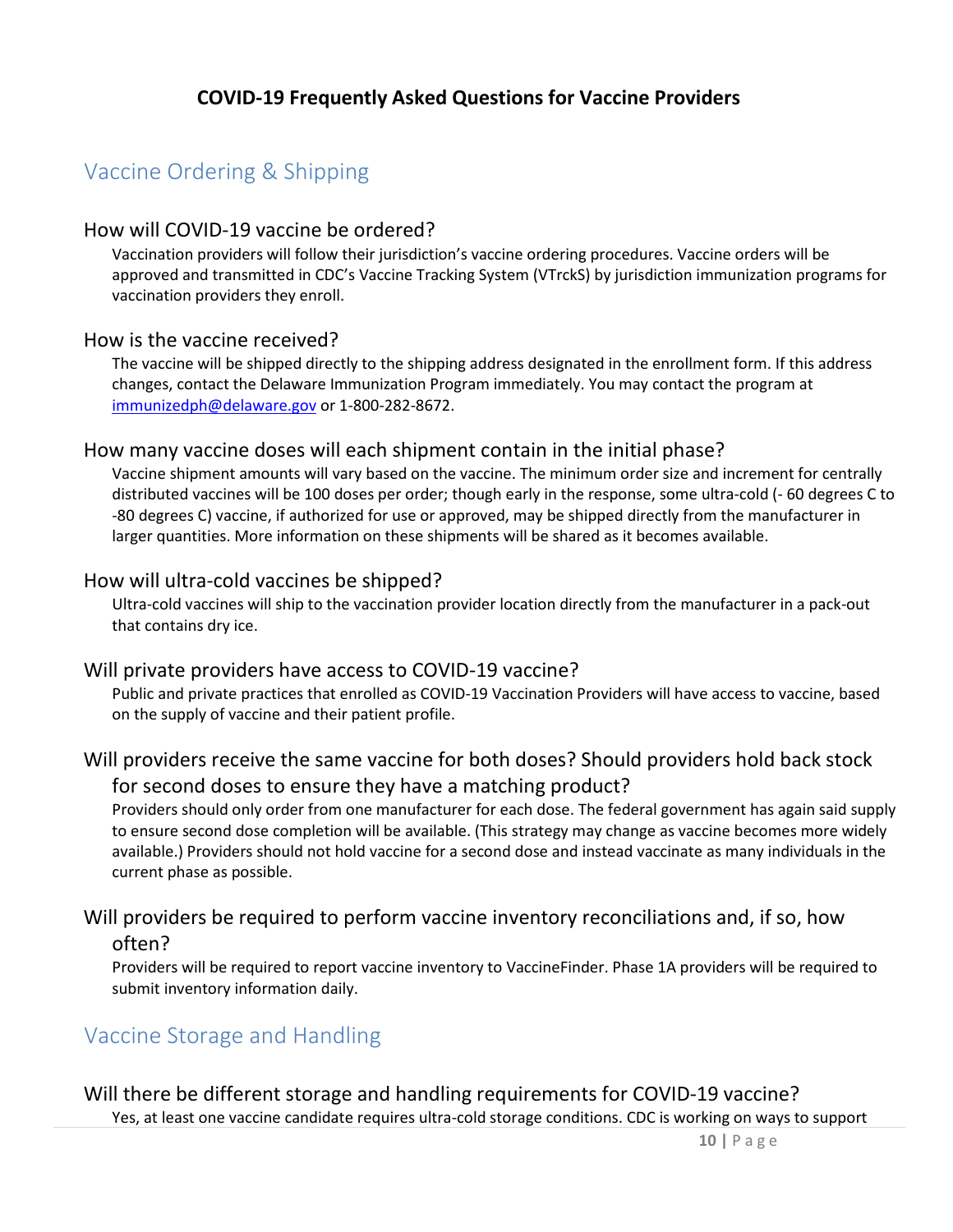ultra-cold chain vaccine storage and handling needs. We will provide more information and guidance as they become available.

<span id="page-11-0"></span>How much space will be needed to store COVID-19 vaccines in the refrigerator or freezer? Vaccine storage and handling guidance will vary by vaccine manufacturer. More information will be shared as soon as it is available.

#### <span id="page-11-1"></span>Should Providers invest in ultra-cold storage units at this time?

Providers are not required to purchase ultra-cold storage equipment at this time. Ultra-cold vaccine may be shipped from the manufacturer in coolers that are packed with dry ice. Storage and handling instructions for ultra-cold vaccine will address repacking these coolers with dry ice for extended storage.

#### <span id="page-11-2"></span>What are the on-site storage requirements and warm-up protocols for vaccine that must be stored at ultra- cold temperatures?

The vaccine is anticipated to ship directly to vaccination provider sites on a real-time, day-to-day basis. Currently, one vaccine candidate requires storage at -60 degrees C to -80 degrees C or at 2 to 8 degrees C for up to five days (i.e., 120 hours). Once reconstituted, the vaccine can be at room temperature for up to six hours. However, stability testing is still ongoing and storage temperatures may change. We understand and appreciate the operational complexities ultra-cold storage poses at the vaccination provider site. Some COVID-19 vaccine products will require a very different storage and handling approach than a normal cold- state vaccine.

#### <span id="page-11-3"></span>What percentage of the vaccine will require ultra-cold storage?

We do not currently have this information. However, at least one vaccine candidate requires ultra-cold storage.

#### <span id="page-11-4"></span>Will vaccine be shipped with a temperature monitoring device or phase change indicator? Yes.

#### <span id="page-11-5"></span>Will guidance on how to handle vaccines that require an ultra-cold chain be available? Yes. The CDC will provide specific education and training materials to facilitate storage and handling of ultracold vaccine based on guidance from the vaccine's manufacturer.

#### <span id="page-11-6"></span>Should providers plan to use digital data loggers to monitor storage unit temperatures?

It will be important to monitor storage unit temperatures to ensure vaccines are stored at appropriate temperatures at all times. Because of the differing storage requirements of the various COVID-19 vaccine candidates, we continue to assess the best options for monitoring vaccine temperatures. More information will be provided as it becomes available.

#### <span id="page-11-7"></span>Will ultra-cold vaccine need to be stored on site or can it be transported on the day vaccine is being administered?

The transport of ultracold vaccine is not recommended. The Delaware Immunization Program will approve transfers on a case-by case basis. However, the vaccine can be kept for five days (120 hours) between 2 to 8 degrees C. Therefore, the amount needed to conduct off-site clinics may be removed, stored, and transported following guidance for vaccines stored between 2 degrees C to 8 degrees C. CDC's Vaccine Storage and Handling Toolkit is being updated to provide detailed guidance and key consideration for COVID-19 vaccine.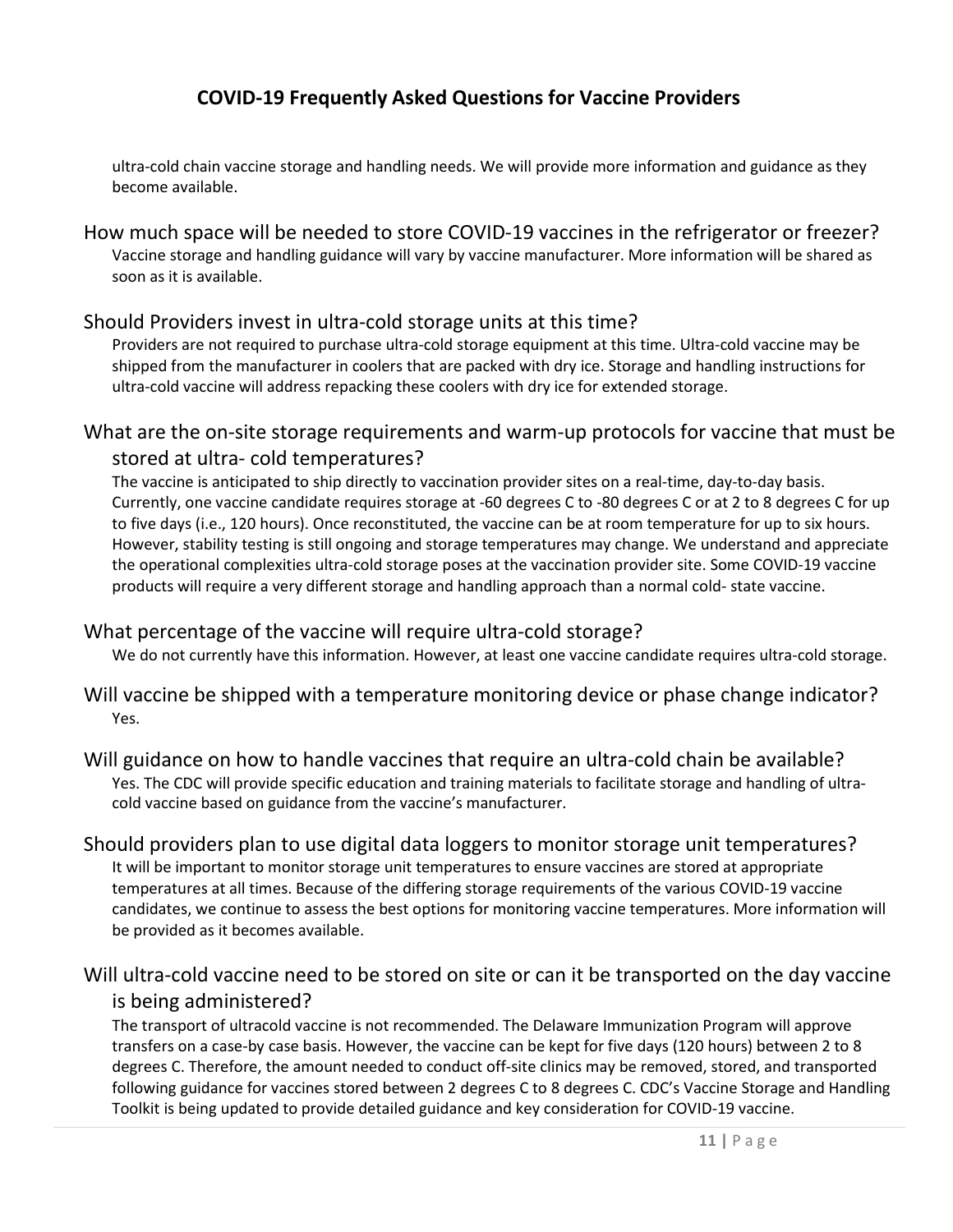## <span id="page-12-0"></span>Provider Recruitment and Enrollment

#### <span id="page-12-1"></span>Can providers enroll in the COVID-19 Vaccination Program directly with CDC or do they have to enroll through their immunization program?

To receive and administer COVID-19 vaccine, Delaware vaccination providers must enroll in the COVID-19 Vaccination Program though the Delaware Immunization Program. CDC is exploring coordination with some multijurisdictional entities (e.g., certain federal entities and national chain pharmacies) to receive vaccine outside of this process.

#### <span id="page-12-2"></span>What steps should be taken to enroll as a COVID-19 provider?

If you are interested in enrolling as a COVID-19 provider, complete the survey within this link [https://www.surveymonkey.com/r/YGD8DDT.](https://www.surveymonkey.com/r/YGD8DDT) Once your response is reviewed, the program will send an email containing a link to COVID-19 enrollment documents within the State Immunization Information System (IIS), known as DelVAX.

<span id="page-12-3"></span>If I have several clinics under one medical provider, can I register them all at once? No. Each clinic must sign a provider agreement separately.

#### <span id="page-12-4"></span>Does my practice need to have access to DelVax to be a COVID-19 provider?

Yes. All provider practices will be required to register their practice in DelVAX. To register your practice, complete the Practice Registration/DelVAX Facility Code Request form at [https://www.dhss.delaware.gov/dhss/dph/dpc/files/delvaxfacilitycodereq.pdf.](https://www.dhss.delaware.gov/dhss/dph/dpc/files/delvaxfacilitycodereq.pdf) Once completed, fax the form to 302-744-5363, or email it to [immunizedph@delaware.gov](mailto:immunizedph@delaware.gov)**.**

#### <span id="page-12-5"></span>Which staff members will need DelVax user accounts to complete the enrollment process?

To complete the COVID-19 vaccine enrollment process, the following staff members must have their own DelVAX user account:

- 1. Primary vaccine Coordinator
- 2. Back-Up vaccine Coordinator
- 3. Chief Medical officer (or Equivalent)
- 4. Chief Executive Officer (or Fiduciary)

[To request a DelVax user account, visit https://](https://delvax.dhss.delaware.gov/delvax/UserRegistration/NewRegistration) [delvax.dhss.delaware.gov/delvax/UserRegistration/NewRegistration](https://delvax.dhss.delaware.gov/delvax/UserRegistration/NewRegistration)[.](https://delvax-test.dhss.delaware.gov/delvax_test/UserRegistration/NewRegistration)

#### <span id="page-12-6"></span>What type of information will need to be included during the enrollment process? You will need the following information for the enrollment so have it handy:

- **E** Approximate number of children 18 years and younger at your location.
- Approximate number of adults 19-64 years of age at your location.
- Approximate number of adults 65 years of age and older at your location.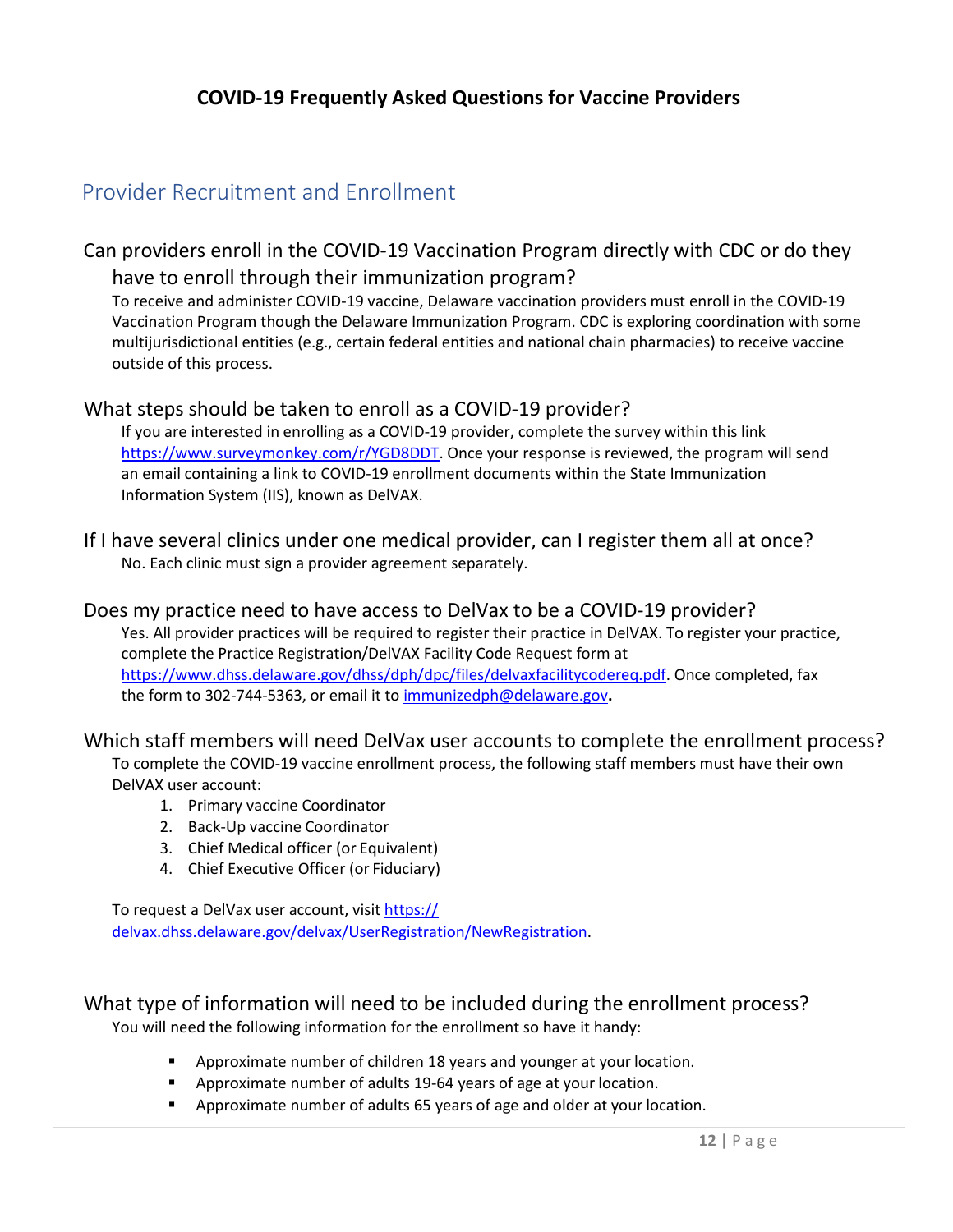- **EXTER** Approximate number of unique patients seen per week on average.
- **Approximate number of influenza vaccine doses administered during the peak week of the 2019-20** influenza season.
- **How many full-time equivalent providers at your clinic can administer immunizations?**
- What is the maximum number of immunizations your clinic can administer in a single day?
- **How many days per week does your clinic offer immunizations?**

### <span id="page-13-1"></span><span id="page-13-0"></span>Pharmacies and Long-term Care Facilities

#### Does HHS or CDC have Memoranda of Agreement (MOAs) in place with large pharmacy networks? When and how will HHS or CDC share planning assumptions for the large pharmacy chains?

CDC is working with OWS and national chain pharmacy organizations on COVID-19 vaccine distribution and administration planning. CDC will share details of the plans and information on coordination with jurisdictions as soon as it is available.

#### <span id="page-13-2"></span>Will clinics that reside in the same building as a pharmacy but are staffed by nurses (i.e., minute clinics and little clinics) receive direct shipments of vaccine or will vaccine only be shipped for administration by a pharmacist?

CDC is working closely with jurisdictions and partners, including pharmacy chains, and details about how vaccines will be administered at pharmacy locations are still being finalized.

#### <span id="page-13-3"></span>For independent pharmacies, can the pharmacists sign the CDC COVID-19 provider agreement even though they do not have prescribing authority?

Yes, pharmacists may sign the provider agreement. Per the PREP Act, state-licensed pharmacists have authority to order and administer COVID-19 vaccinations that have been authorized or licensed by FDA. [https://www.hhs.gov/sites/default/files/licensed-pharmacists-and-pharmacy-interns-regarding-covid-19](https://www.hhs.gov/sites/default/files/licensed-pharmacists-and-pharmacy-interns-regarding-covid-19-vaccines-immunity.pdf) [vaccines-immunity.pdf.](https://www.hhs.gov/sites/default/files/licensed-pharmacists-and-pharmacy-interns-regarding-covid-19-vaccines-immunity.pdf)

#### <span id="page-13-4"></span>Is CDC considering using private contractors, such as pharmacy chains, as PODs in future phases?

In Phase 2, once we have adequate supply of COVID-19 vaccine(s) to support broader vaccination efforts, select pharmacy partners will receive a direct allocation of COVID-19 vaccine in order to increase the public's access to vaccines. Through the Federal Pharmacy Partnership Strategy for COVID-19 Vaccination Program, select pharmacy partners will receive a direct allocation of COVID-19 vaccine. Vaccine will be administered at partners' retail locations at no cost to recipients. This will be done through a provider agreement between the federal government and the pharmacy partner. CDC will share information on pharmacy partners as soon as it is available.

#### <span id="page-13-5"></span>During which phase will pharmacy chains begin receiving vaccines?

HHS is partnering with CVS and Walgreens to offer on-site COVID-19 vaccination services for nursing homes and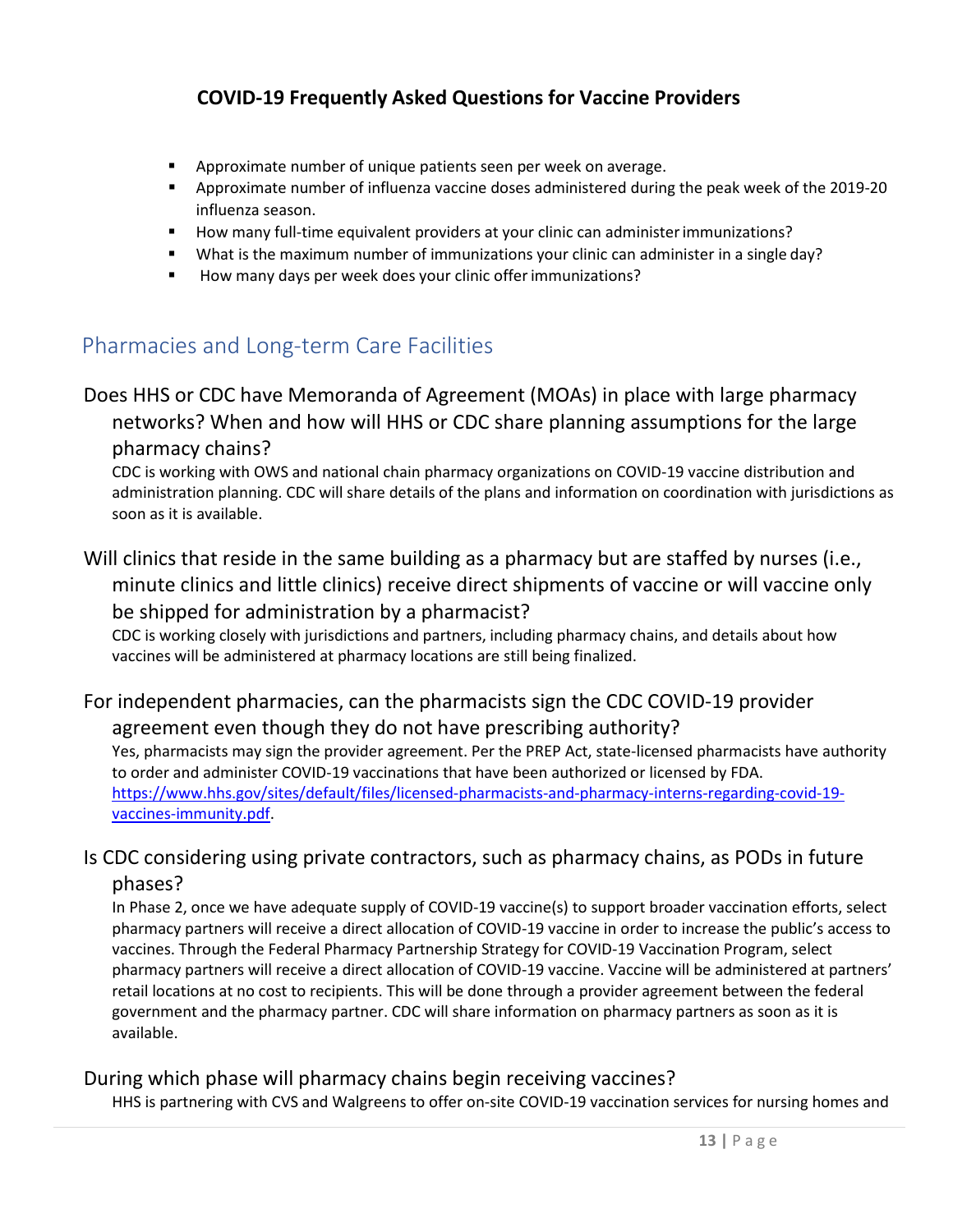assisted living facilities residents once they are recommended to receive vaccine. There may be other pharmacy partners that will be added to this program. Any updates will be shared with as soon as it is available.

In Phase 2, once there is adequate supply of COVID-19 vaccine(s) to support broader vaccination efforts, additional pharmacy partners will receive a direct allocation of COVID-19 vaccine in order to increase the public's access to vaccines. The program will be open to all jurisdictions willing to participate. Participating pharmacy partners will be required to share information on vaccine supply and doses administered to states and CDC. CDC will share information on pharmacy partners as soon as it is available.

### <span id="page-14-1"></span><span id="page-14-0"></span>Administration and Second-Dose Reminders

#### Will there be a consent form for vaccination?

No, informed consent is not a requirement. An Emergency Use Authorization (EUA) vaccine recipient fact sheet will be available online, and providers are required to provide those to vaccine recipients **prior** to vaccine administration.

#### <span id="page-14-2"></span>How should providers ensure the same vaccine is administered for the first and second doses? How will the type of vaccine and intervals between doses be tracked? COVID-19 vaccination record cards will be provided as part of vaccine ancillary kits. In addition to recording information in the IIS (DelVAX), vaccination providers are required to complete these cards with accurate vaccine information (i.e., vaccine manufacturer, lot number, date of first dose administration, and second dose due date), and give them to each vaccine recipient who receives vaccine to ensure a basic vaccination record is provided.

The Immunization Program will provide reminder/recall outreach for each administered dose of vaccines that comes with the phone number of the patient. Two messages will be sent out to the patient's phone number of record to remind the patient of the second dose of vaccine.

## <span id="page-14-3"></span>Will vaccine recipients be required to show their COVID-19 vaccination record card in order

#### to get their second dose?

No. However, all vaccine recipients should be encouraged to keep their card and show it at their follow-up vaccination appointment. Retaining the COVID-19 vaccination record card is important to ensure that the first and second doses match when internet connectivity problems prevent access to the vaccine recipient's record at the time of vaccination.

#### <span id="page-14-4"></span>Vaccine Finder

<span id="page-14-5"></span>Will CDC or OWS have a public-facing vaccine locator at the national level? As COVID-19 vaccine becomes widely available, providers will self-report to the websit[e www.vaccinefinder.org.](http://www.vaccinefinder.org/)

#### <span id="page-14-6"></span>Will VaccineFinder have real-time information? For example, can a provider change their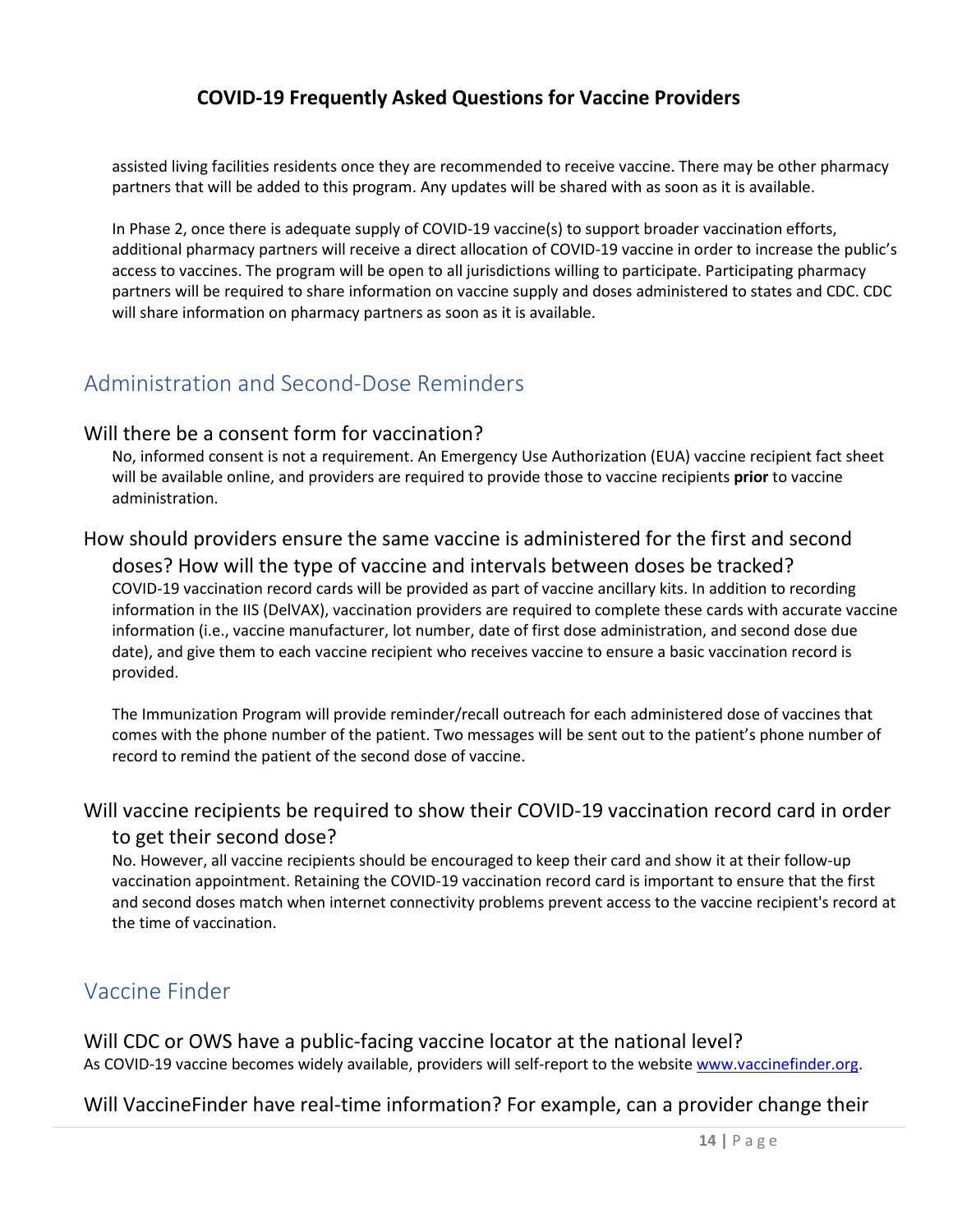status if they run out of vaccine and update it when they have vaccine in stock? Yes, VaccineFinder relies on providers to keep their location details up to date. The system will reflect the information and supply details entered by providers for their location (with an approximately 15-to-30-minute delay to reflect changes on the external website).

#### <span id="page-15-0"></span>Will VaccineFinder be active in Phase 1 when vaccine availability is limited?

This is under discussion. However, because VaccineFinder is for use by the general public to locate vaccination services, VaccineFinder may not be active for public search of COVID-19 vaccine until vaccine is more widely available.

#### <span id="page-15-1"></span>Is there a point of contact for vaccinefinder.org?

The point of contact for VaccineFinder is **locatinghealth@healthmap.org**.

## <span id="page-15-2"></span>Reporting to the IIS

#### <span id="page-15-3"></span>How should we report administered COVID-19 doses?

All administered COVID-19 doses must be reported to the state IIS (DelVAX) via Health Level 7 (HL7) Protocol Messaging from a provider's Electronic Medical Record (EMR) or by direct data entry within 24 hours of administration.

#### <span id="page-15-4"></span>What data elements need to be reported to DelVAX?

The following data elements are necessary for entry into DelVAX:

- 1. Recipient Name
- 2. Recipient Date of Birth
- 3. Recipient Sex
- 4. Recipient ethnicity (Hispanic Yes or No)
- 5. Recipient Race
- 6. Recipient Address
- 7. Recipient Telephone Number
- 8. Recipient County
- 9. Recipient Phase Criteria (TBD)
- 10. Administrated at location: facility name/ID
- 11. Administered at location: type
- 12. Administration address (including county)
- 13. Administration date
- 14. CVX Code (Product)
- 15. Dose number
- 16. IIS Recipient ID
- 17. IIS vaccination event ID
- 18. Lot Number: Unit of Use and/or Unit of Sale
- 19. MVX (Manufacturer)
- 20. Sending organization
- 21. Vaccine administering provider suffix
- 22. Vaccine administering site (on the body)
- 23. Vaccine expiration date